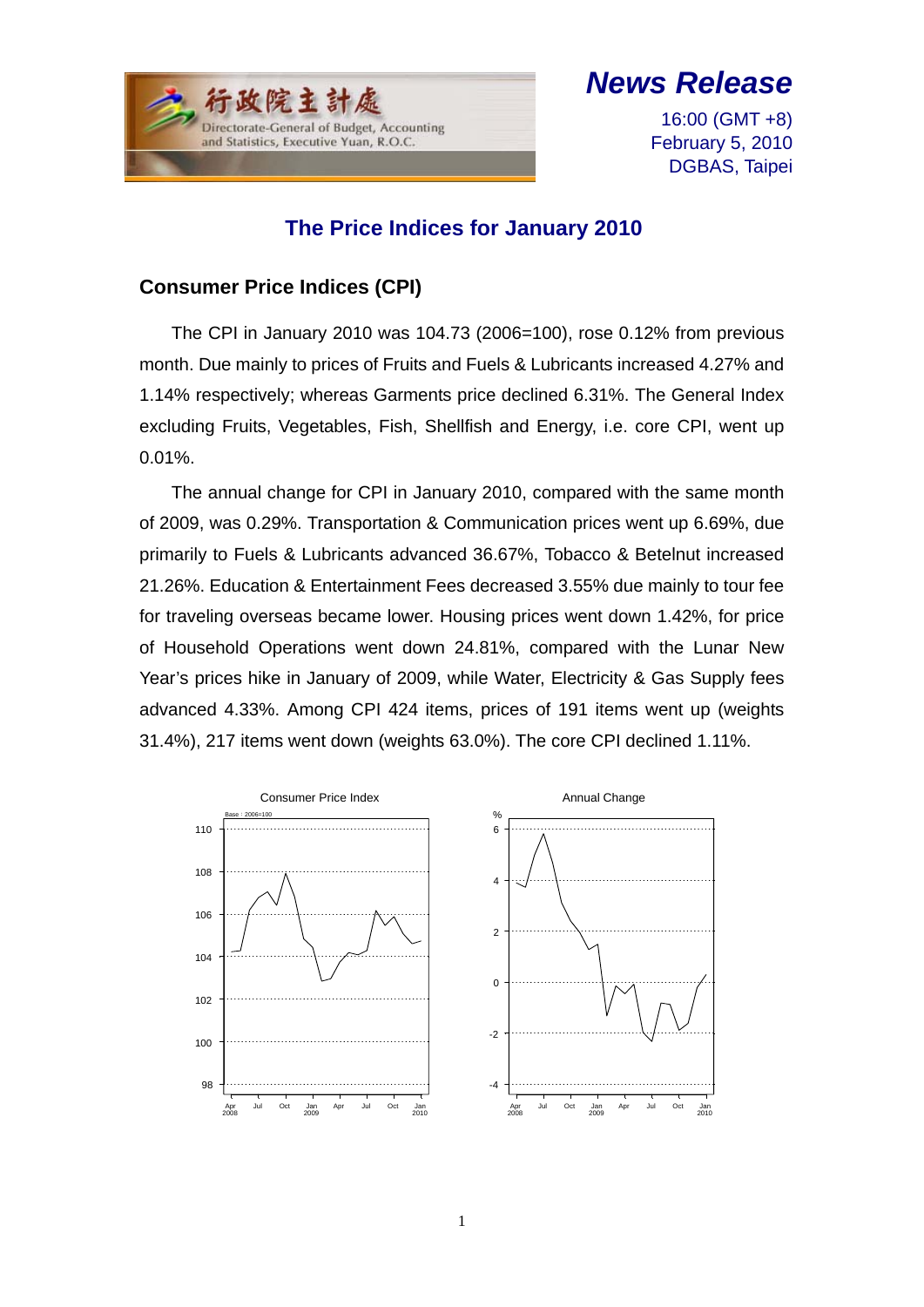#### **CPI-Living Necessaries**

The CPI-Living Necessaries was compiled basing on 424 CPI items. There are three kinds of CPI-Living Necessaries: Category A includes prices of Food, Water, Electricity & Gas Supply of Housing and Fuels & Lubricants of Transportation (190 items and 33.0% weights of CPI). Category B covers Category A and Education & Entertainment prices (244 items and 50.2% weights of CPI). Category C is the daily necessities, such as Food, Clothing, Water, Electricity & Gas, Fuels & Lubricants, Medical Care Services, and some items fall under segments of Communication and Personal Care Services (239 items and 42.7% weights of CPI).

The CPI-Living Necessaries in January 2010, compared with the previous month: Index of Category A was 110.50 (2006=100), rose 0.47%, Category B was 106.81,increased 0.39% and Category C was 108.39, moved up 0.15%.

#### **Wholesale Price Indices (WPI)**

The WPI in January 2010 was 105.83 (2006=100), rising 0.24% from previous month, due mainly to prices Basic Metal, Chemical Material and Petroleum & Coal Products moved up 3.33%, 2.89% and 2.09% individually, while Electronic Parts and Components went down 1.46%. Domestic Sales Excluding Imports prices increased 1.29%, whereas Imports and Exports prices decreased 0.24% and 0.28% separately.

The annual change of WPI in January 2010, comparing with the same month of 2009, increased 6.68%; due mainly to prices of Crude Petroleum and Natural Gas, Petroleum & Coal Products and Chemical Material moved up 69.35%, 44.58% and 38.47% respectively. Domestic Sales Excluding Imports, Imports and Exports prices moved up 9.46%, 8.82% and 2.07% individually.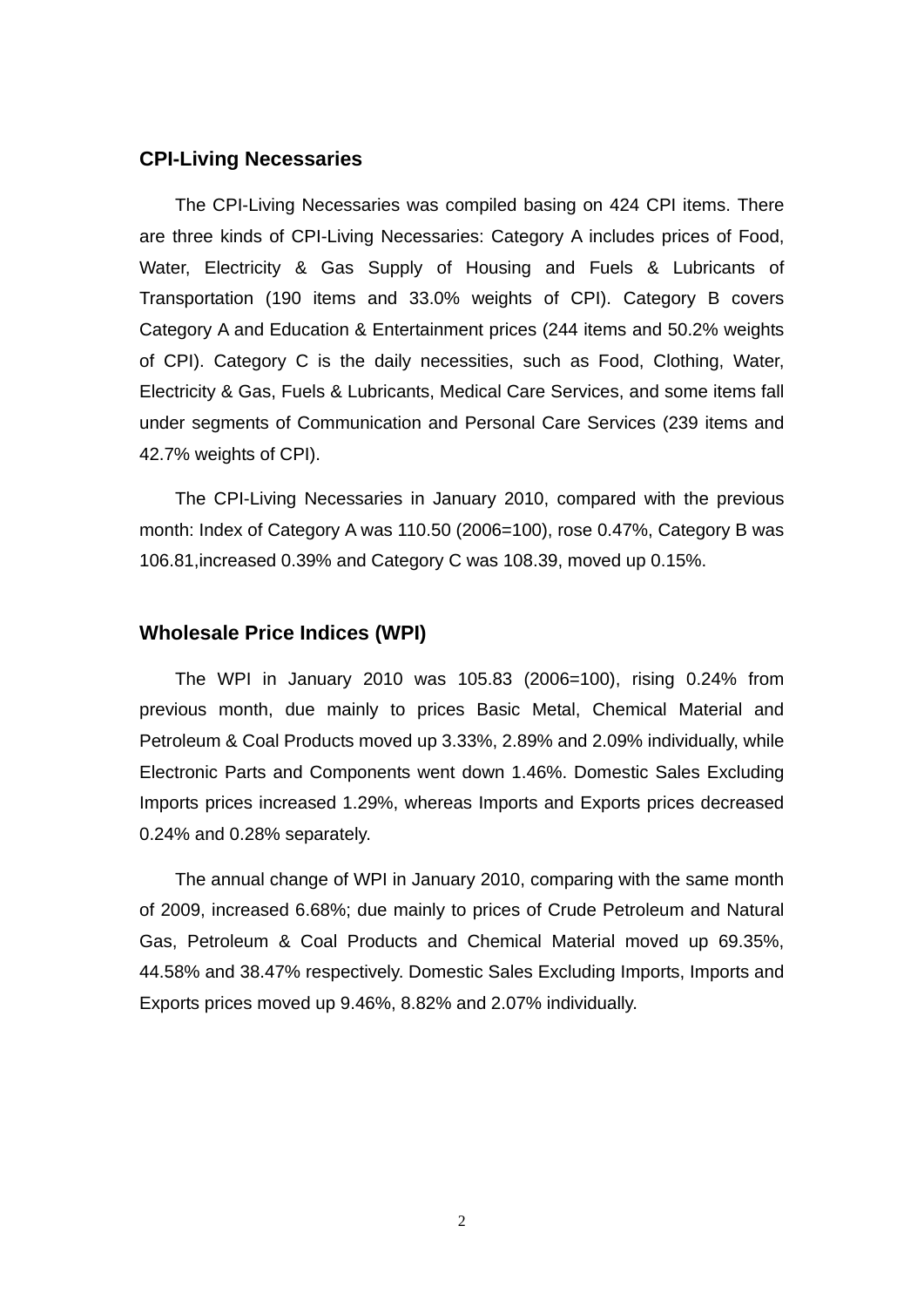

#### **Statistical Tables**

Table1 The Changes of Consumer Price Indices Table2 The Changes of Wholesale Price Indices Table3 The Changes of Import Price Indices Table4 The Changes of Export Price Indices

#### **For Further Information:**

*Statistics Database:* http://eng.stat.gov.tw/ *DGBAS* news releases on the Internet: http://eng.dgbas.gov.tw/ *Tel:* +886-2-23803449; *Fax:* +886-2-23803465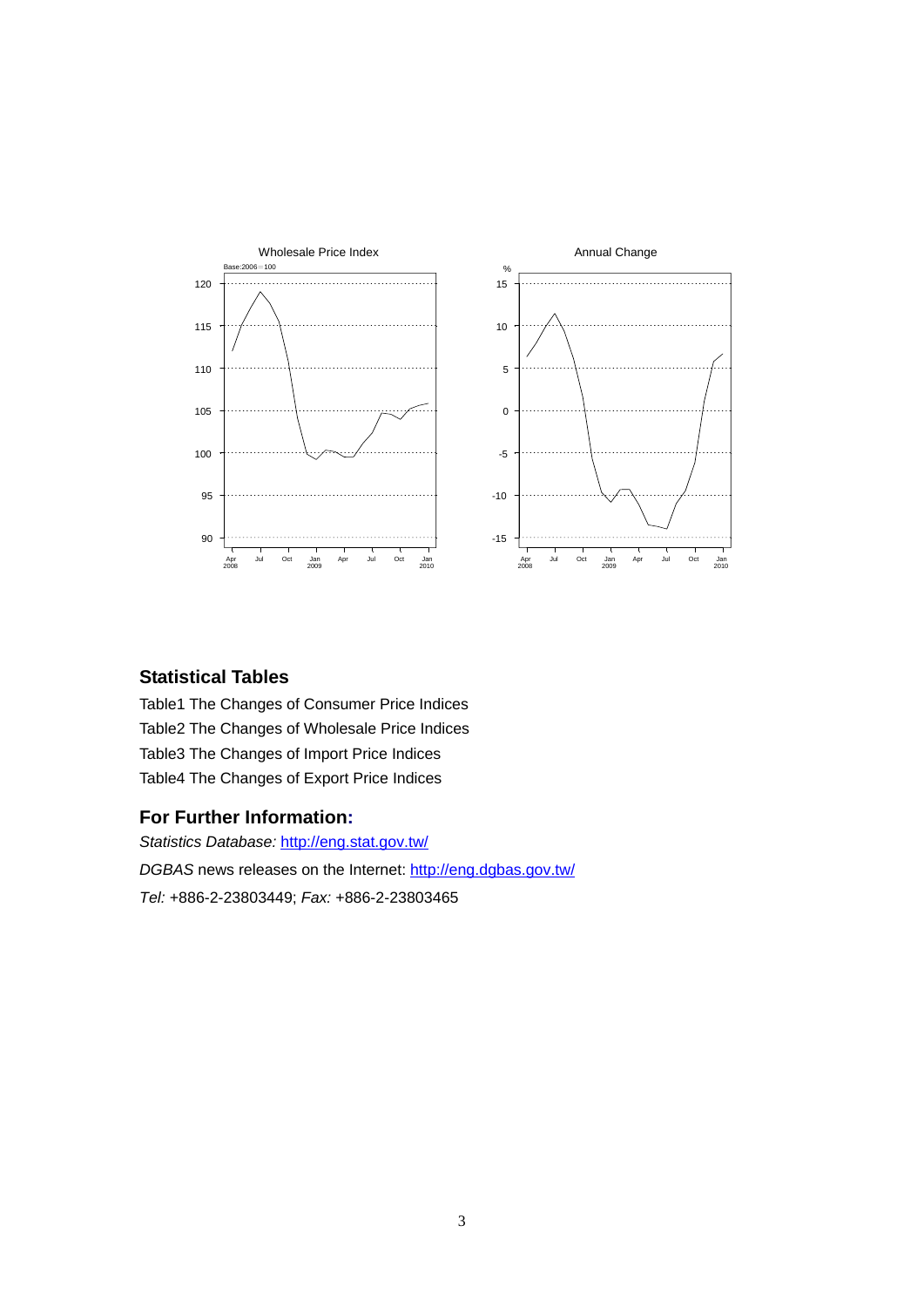### Table 1 The Changes of Consumer Price Indices

Jan. 2010

|                                                                         | Weight          | Index of Jan.    | Compared      | Compared                    |
|-------------------------------------------------------------------------|-----------------|------------------|---------------|-----------------------------|
|                                                                         | $(\%0)$         | 2010             |               | with Previous with the Same |
| Groups                                                                  |                 | $(2006=100)$     | (% )<br>Month | Month of                    |
|                                                                         |                 |                  |               | Previous Year               |
|                                                                         |                 |                  |               | (% )                        |
| General Index                                                           | 1,000.00        | 104.73           | 0.12          | 0.29                        |
| <b>Basic Group</b>                                                      |                 |                  |               |                             |
| 1. Food                                                                 | 260.82          | 110.41           | 0.35          | $-0.11$                     |
| Meat                                                                    | 23.08           | 119.61           | 1.32          | $-0.32$                     |
| Fish & Shellfish                                                        | 16.71           | 128.23           | 3.70          | 0.27                        |
|                                                                         | 24.81           | 82.33            | $-7.59$       | 1.13                        |
| Vegetables                                                              | 27.59           | 108.51           | 4.27          | 3.38                        |
| Fruits                                                                  | 41.72           | 106.01           | $-4.19$       | 4.12                        |
| 2. Clothing                                                             |                 |                  |               |                             |
| Garments                                                                | 26.97<br>279.47 | 104.02<br>101.82 | $-6.31$       | 4.17                        |
| 3. Housing                                                              | 185.40          |                  | 0.13          | $-1.42$                     |
| <b>Residential Rent</b>                                                 |                 | 100.52           | 0.05          | $-0.22$                     |
| Household Operations                                                    | 14.53           | 95.85            | 0.00          | $-24.81$                    |
| Water, Electricity & Gas Supply                                         | 36.87           | 108.05           | 0.79          | 4.33                        |
| 4. Transportation & Communication                                       | 140.42          | 103.75           | 1.28          | 6.69                        |
| Fuels & Lubricants                                                      | 32.55           | 114.94           | 1.14          | 36.67                       |
| Transportation & Communication Services<br>and Vehicle Parts            | 80.30           | 101.51           | 0.73          | $-1.43$                     |
| 5. Medicines & Medical Care                                             | 47.41           | 107.03           | 0.07          | 0.72                        |
| Medical Care Services                                                   | 33.02           | 103.33           | 0.00          | 1.57                        |
| Medicines & Health Food                                                 | 10.62           | 121.03           | 0.17          | $-0.97$                     |
| 6. Education & Entertainment                                            | 171.48          | 99.06            | 0.21          | $-3.55$                     |
| <b>Educational Expense</b>                                              | 111.25          | 98.55            | $-0.04$       | $-1.75$                     |
| Entertainment Expense                                                   | 60.22           | 99.95            | 0.65          | $-6.65$                     |
| 7. Miscellaneous                                                        | 58.68           | 108.23           | $-0.60$       | 4.17                        |
| Tobacco & Betelnut                                                      | 14.65           | 127.55           | 0.89          | 21.26                       |
| <b>Commodity and Service Groups</b>                                     |                 |                  |               |                             |
| 1. Commodity                                                            | 437.11          | 107.02           | 0.10          | 3.10                        |
| (Excluding Food)                                                        | 264.95          | 104.77           | $-0.16$       | 5.04                        |
| Non-durable Consumer Goods                                              | 299.12          | 110.93           | 0.54          | 4.67                        |
| (Excluding Food)                                                        | 126.96          | 111.75           | 0.59          | 10.92                       |
|                                                                         | 62.85           | 103.33           | $-2.90$       | 1.56                        |
| Semi-durable Consumer Goods<br><b>Durable Consumer Goods</b>            | 75.14           | 93.08            | 0.92          | $-2.55$                     |
|                                                                         | 562.89          | 102.71           | 0.14          | $-1.86$                     |
| 2. Service                                                              | 88.66           | 110.51           | 0.03          | $-1.12$                     |
| Food                                                                    |                 |                  |               |                             |
| Housing                                                                 | 209.54          | 100.20           | 0.04          | $-2.41$                     |
| Transportation & Communication                                          | 76.99           | 101.07           | 0.79          | $-1.45$                     |
| <b>Medical Care</b>                                                     | 33.02           | 103.33           | 0.00          | 1.57                        |
| Education & Entertainment                                               | 129.64          | 103.66           | 0.40          | $-2.81$                     |
| Miscellaneous                                                           | 23.83           | 97.63            | $-1.98$       | $-0.80$                     |
| Special Groups                                                          |                 |                  |               |                             |
| General Index Excluding Fruits & Vegetables                             | 947.60          | 105.19           | 0.18          | 0.18                        |
| General Index Excluding Food                                            | 739.18          | 102.62           | 0.04          | 0.44                        |
| General Index Excluding Fruits, Vegetables,<br>Fish, Shellfish & Energy | 866.64          | 104.23           | 0.01          | $-1.11$                     |

Note :Due to late reports and corrections by respondents all data are subject to revision 3 months after original publication.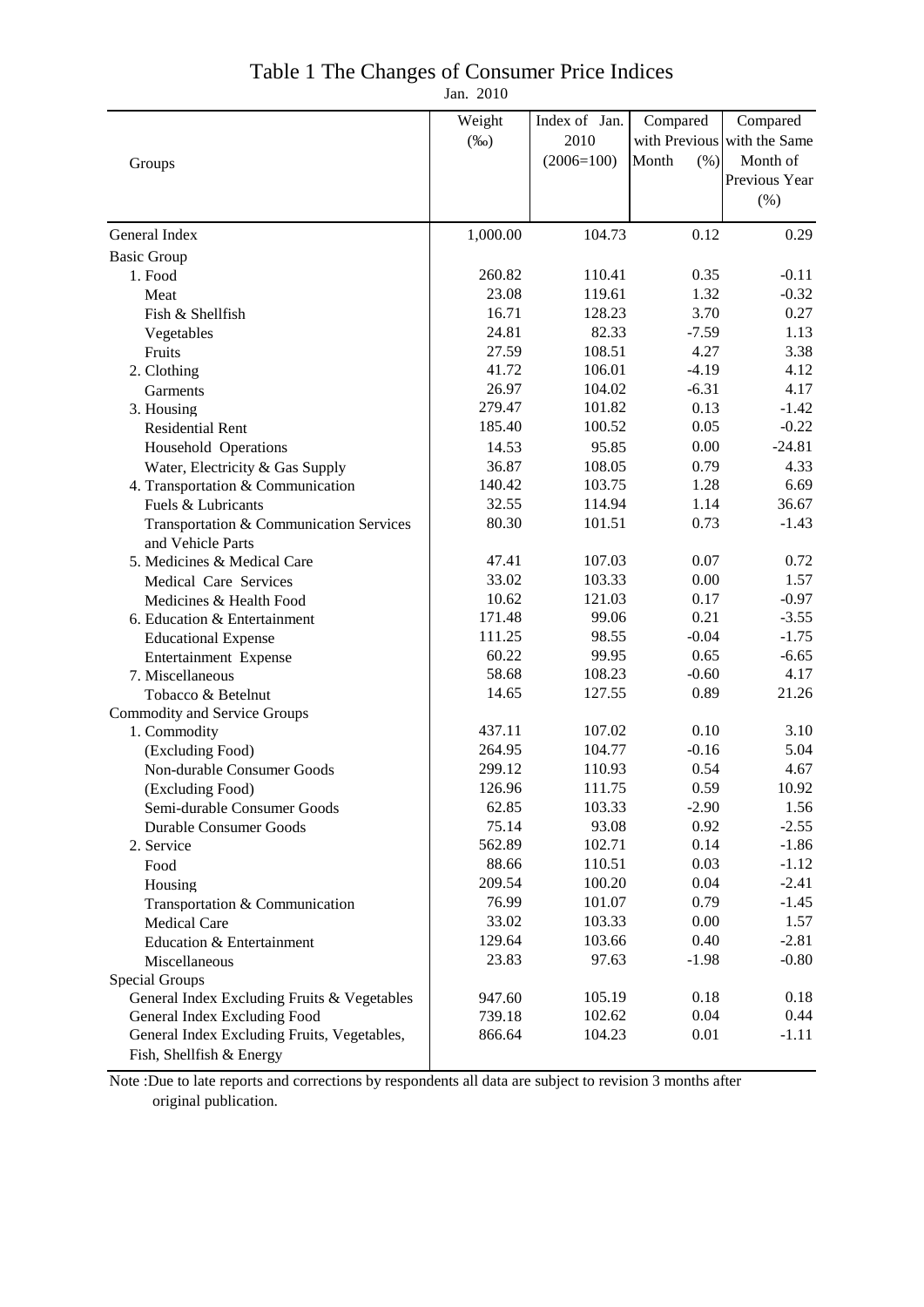## Table 2 The Changes of Wholesale Price Indices

Jan. 2010

| Groups                                           | Weight   | Index of Jan. | Compared with Compared with |               |
|--------------------------------------------------|----------|---------------|-----------------------------|---------------|
|                                                  | $(\%0)$  | 2010          | Previous                    | the Same      |
|                                                  |          | $(2006=100)$  | Month                       | Month of      |
|                                                  |          |               | (% )                        | Previous Year |
|                                                  |          |               |                             | (%)           |
|                                                  |          |               |                             |               |
|                                                  |          |               |                             |               |
| General Index                                    | 1,000.00 | 105.83        | 0.24                        | 6.68          |
| Domestic Sales Excluding Imports                 | 307.86   | 109.42        | 1.29                        | 9.46          |
| Imports                                          | 327.09   | 111.86        | $-0.24$                     | 8.82          |
| <b>Exports</b>                                   | 365.05   | 95.79         | $-0.28$                     | 2.07          |
| <b>Basic Group</b>                               |          |               |                             |               |
| 1. Agriculture, Forestry, Fishing and Animal     | 27.15    | 126.16        | 2.15                        | 4.12          |
| <b>Husbandry Products</b>                        |          |               |                             |               |
| (1) Farm Products                                | 12.87    | 118.29        | 0.71                        | 4.37          |
| (2) Poultry & Livestock Products                 | 6.60     | 133.60        | 5.03                        | 2.15          |
| (3) Forest Products                              | 0.41     | 109.72        | $-1.19$                     | 2.26          |
| (4) Fishery Products                             | 7.27     | 132.50        | 2.18                        | 5.61          |
| 2. Quarrying and Minerals Products               | 57.59    | 125.65        | 0.71                        | 31.47         |
| (1) Crude Petroleum and Natural Gas              | 45.78    | 124.10        | 1.20                        | 69.35         |
| (2) Sand, Stone and Clay Quarrying               | 2.56     | 106.65        | $-1.02$                     | $-11.66$      |
| (3) Other Minerals Products                      | 9.25     | 142.66        | $-0.96$                     | $-28.30$      |
| 3. Manufacturing Products                        | 890.99   | 102.71        | 0.10                        | 5.25          |
| $(1)$ Foods                                      | 18.50    | 123.34        | 0.49                        | 5.23          |
| $(2)$ Beverages                                  | 5.34     | 103.67        | $-0.12$                     | 0.94          |
| (3) Tobaccos                                     | 2.49     | 116.87        | $-0.15$                     | 13.15         |
| (4) Textile Products                             | 21.67    | 110.19        | 0.18                        | 3.45          |
| (5) Wearing Apparel and Clothing Accessories     | 4.65     | 97.94         | $-0.95$                     | $-2.96$       |
| (6) Leather, Fur and Related Products            | 4.97     | 106.36        | 0.22                        | 1.27          |
| (7) Wood and Bamboo Products                     | 2.15     | 106.60        | 0.34                        | $-1.79$       |
| (8) Pulp, Paper, Paper Products & Printed Matter | 15.11    | 111.52        | 0.81                        | 3.92          |
| (9) Petroleum & Coal Products                    | 54.63    | 120.33        | 2.09                        | 44.58         |
| (10)Chemical Material                            | 91.92    | 111.40        | 2.89                        | 38.47         |
| (11) Chemical Products and Medical Goods         | 28.00    | 108.18        | $-0.69$                     | $-3.51$       |
| (12) Rubber & Plastic Products                   | 22.42    | 110.98        | $-0.41$                     | $-1.27$       |
| (13) Non-metallic Mineral Products               | 13.93    | 107.38        | $-2.33$                     | $-9.47$       |
| (14) Basic Metal                                 | 84.77    | 110.38        | 3.33                        | 14.11         |
| (15) Fabricated Metal Products                   | 42.26    | 107.92        | 0.12                        | $-1.37$       |
| (16) Electronic Parts and Components             | 261.17   | 81.39         | $-1.46$                     | $-3.29$       |
| (17) Computer, Electronic and Optical Products   | 64.22    | 82.71         | $-1.78$                     | $-7.47$       |
| (18) Electrical Equipment                        | 34.70    | 106.88        | $-0.34$                     | 7.95          |
| (19) Machinery and Equipment                     | 67.61    | 109.45        | $-1.63$                     | $-5.11$       |
| (20) Transport Equipment and Parts               | 34.78    | 107.23        | $-0.87$                     | $-2.55$       |
| (21) Furniture and Fixtures                      | 5.20     | 105.92        | $-0.78$                     | $-6.07$       |
| (22) Miscellaneous Products                      | 10.51    | 105.40        | $-0.95$                     | $-3.58$       |
| 4. Water Supply, Electricity & Gas               | 24.28    | 124.94        | 0.96                        | 4.11          |
| By Stage of Processing                           |          |               |                             |               |
| 1.Raw Materials                                  | 138.48   | 127.77        | 2.19                        | 30.89         |
| 2. Intermediate Materials                        | 356.29   | 107.82        | 0.14                        | 5.03          |
| 3. Finished Goods                                | 140.17   | 107.96        | $-0.47$                     | 0.48          |
| (1) Capital Goods                                | 53.38    | 107.11        | $-1.92$                     | $-4.12$       |
| (2) Consumer Goods                               | 86.79    | 108.00        | 0.42                        | 3.50          |
| Special Groups                                   |          |               |                             |               |
| <b>Domestic Sales</b>                            | 634.95   | 110.44        | 0.49                        | 9.14          |
| <b>Domestic Products</b>                         | 672.91   | 102.80        | 0.49                        | 5.59          |
| Non-Heavy Chemical Industrial Products           | 166.01   | 109.24        | $-0.19$                     | 0.19          |
| Heavy Chemical Industrial Products               | 724.98   | 101.26        | 0.17                        | 6.61          |

Note:Due to late reports and corrections by respondents all data are subject to revision 3 months after original publication.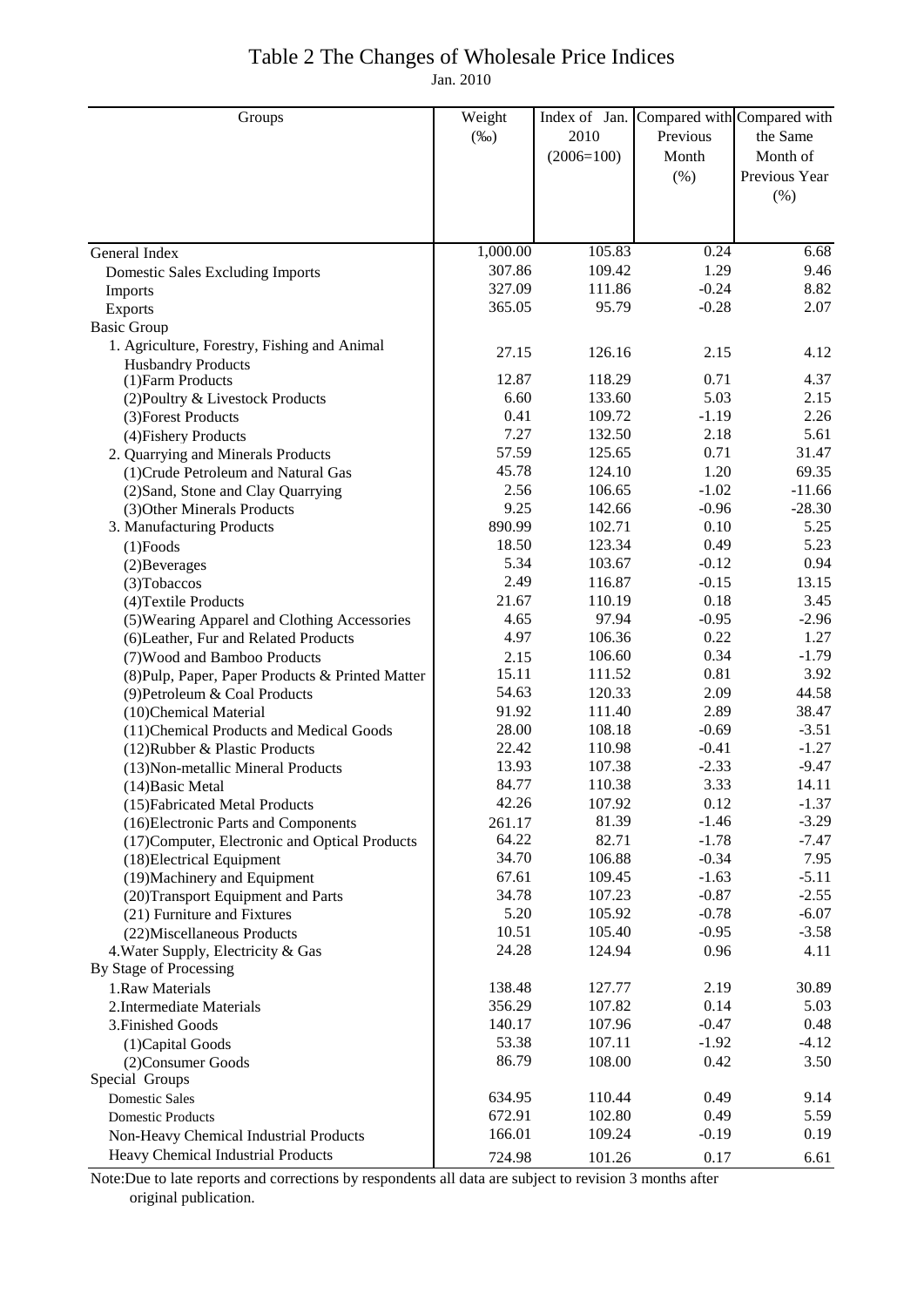# Table 3 The Changes of Import Price Indices

Jan. 2010

| Groups                                                | Weight<br>$(\%0)$ | Index of Jan.<br>2010<br>$(2006=100)$ | Compared with Compared with<br>Previous Month<br>(% ) | the Same<br>Month of<br>Previous Year<br>(% ) |
|-------------------------------------------------------|-------------------|---------------------------------------|-------------------------------------------------------|-----------------------------------------------|
| Basic Group (on N.T.D. Basis)                         |                   |                                       |                                                       |                                               |
| General Index                                         | 1,000.00          | 111.86                                | $-0.24$                                               | 8.82                                          |
| 1. Animal, Vegetable Products & Prepared<br>Foods     | 34.64             | 134.20                                | $-0.15$                                               | 9.81                                          |
| 2. Mineral Products & Nonmetallic Mineral<br>Products | 208.51            | 128.45                                | 0.63                                                  | 33.45                                         |
| 3. Textiles & Textile Articles                        | 13.85             | 109.98                                | $-0.13$                                               | 1.77                                          |
| 4. Wood, Paper, Pulp & Articles Thereof               | 17.93             | 109.42                                | 0.25                                                  | 1.03                                          |
| 5. Chemicals, Plastics, Rubber & Articles<br>Thereof  | 147.68            | 112.41                                | 1.23                                                  | 12.22                                         |
| 6. Primary Metals & Articles Thereof                  | 118.38            | 111.29                                | 3.88                                                  | 17.74                                         |
| 7. Machinery, Optical & Precision Instruments         | 166.28            | 110.86                                | $-2.43$                                               | $-4.88$                                       |
| 8. Electronic Machinery                               | 258.41            | 86.02                                 | $-2.57$                                               | $-4.55$                                       |
| 9. Transportation Equipment & Parts                   | 21.11             | 118.58                                | $-2.60$                                               | $-2.61$                                       |
| 10. Miscellaneous Products                            | 13.21             | 115.25                                | $-0.02$                                               | 3.27                                          |
| Basic Group (on U.S.D. Basis)                         |                   |                                       |                                                       |                                               |
| General Index                                         | 1,000.00          | 114.17                                | 1.01                                                  | 13.53                                         |
| 1. Animal, Vegetable Products & Prepared<br>Foods     | 34.64             | 137.00                                | 1.11                                                  | 14.56                                         |
| 2. Mineral Products & Nonmetallic Mineral<br>Products | 208.51            | 131.05                                | 1.90                                                  | 39.22                                         |
| 3. Textiles & Textile Articles                        | 13.85             | 112.24                                | 1.13                                                  | 6.17                                          |
| 4. Wood, Paper, Pulp & Articles Thereof               | 17.93             | 111.69                                | 1.50                                                  | 5.40                                          |
| 5. Chemicals, Plastics, Rubber & Articles<br>Thereof  | 147.68            | 114.75                                | 2.50                                                  | 17.07                                         |
| 6. Primary Metals & Articles Thereof                  | 118.38            | 113.67                                | 5.18                                                  | 22.83                                         |
| 7. Machinery, Optical & Precision Instruments         | 166.28            | 113.13                                | $-1.21$                                               | $-0.76$                                       |
| 8. Electronic Machinery                               | 258.41            | 87.79                                 | $-1.35$                                               | $-0.42$                                       |
| 9. Transportation Equipment & Parts                   | 21.11             | 121.00                                | $-1.38$                                               | 1.60                                          |
| 10. Miscellaneous Products                            | 13.21             | 117.61                                | 1.23                                                  | 7.74                                          |

Note: Due to late reports and corrections by respondents all data are subject to revision 3 months after original publication.